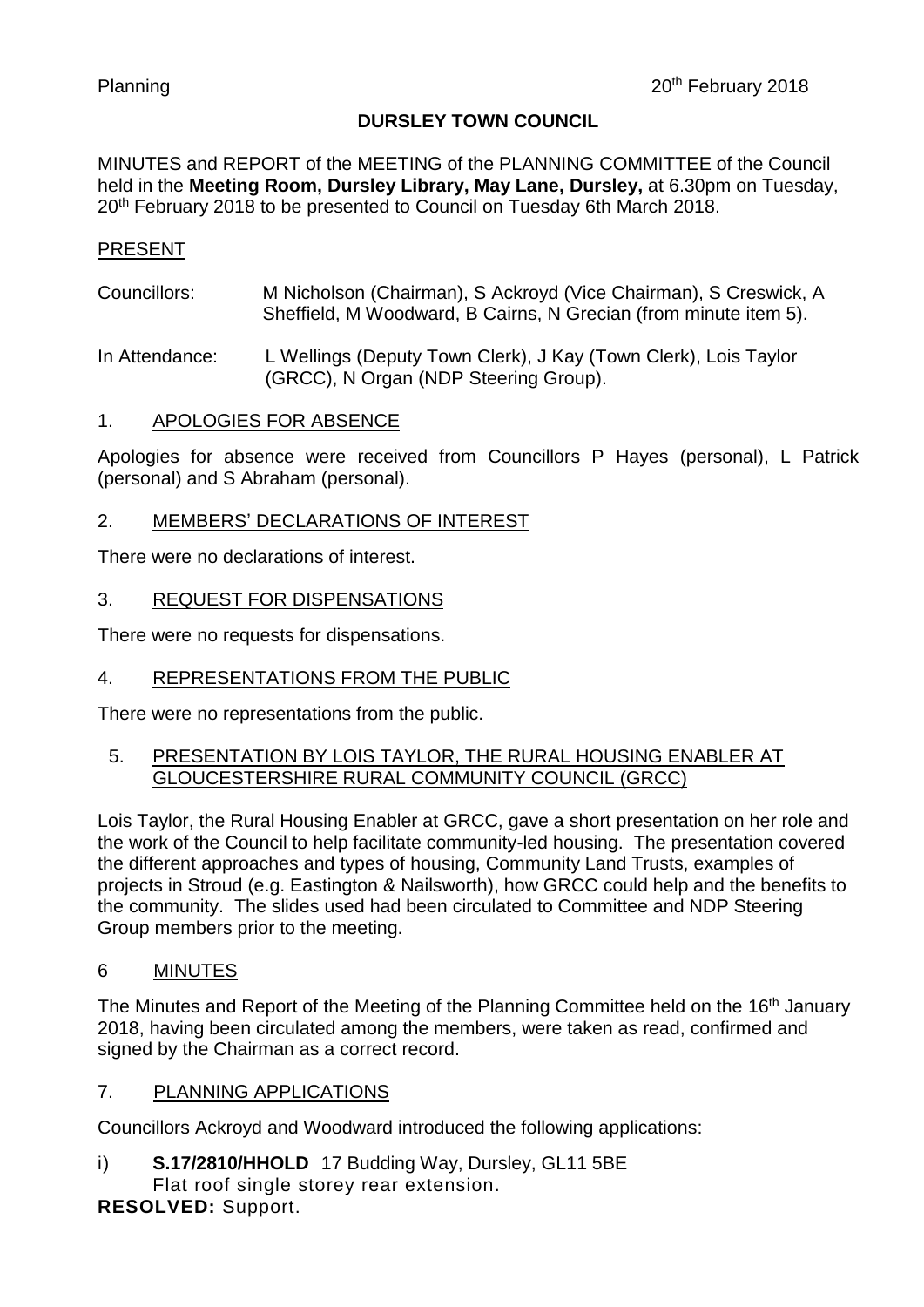ii) **S.18/0050/REM** Littlecombe Zone K2 Lister Road, Dursley Reserved Matters approval for 150 dwelling and 73.2sqm of retail floorspace in Zone C, including details access, landscaping, associated earthworks and drainage infrastructure from Planning Application S.15/0476/OUT.

**RESOLVED:** No observations.

iii) **S.18/0030/LBC** 21 May Lane, Dursley, GL11 4JW Erection of sign to the front and rear, displaying the name of the business and to notify visitors of the car parking rules.

**RESOLVED:** No observations.

iv) **S.18/0075/LBC** Broadwell Tavern, Broadwell, Water Street, GL11 4JE Internal and external works.

**RESOLVED:** Support.

v) **S.18/0062/REM** 18 Woodmancote, Dursley, GL11 4AF Reserved matters application for landscaping design only following permission S.16/1232/OUT.

**RESOLVED:** Object. Council objects to the proposed landscaping design on the following grounds:

- Council would like to see a clear maintenance and watering plan, with responsible parties named, covering the first 2 years to ensure that the trees and plants on site thrive.
- The choice and position of trees should be reconsidered, especially those positioned close to boundaries, to ensure that neighbouring properties and the boundaries themselves are not adversely impacted by the trees on completion of the development and in the future.
- vi) **S.18/0257/VAR** Lane North East of. Draycott, Cam Variation of condition 15 from planning application S.15/2804/OUT – The condition requires upgrades to the Box Road junction.

**RESOLVED:** Council notes that Gloucestershire County Council (the Highways Authority) has undertaken to design and implement the junction upgrade. Council looks forward to seeing plans for these works as soon as they become available.

8. CONSIDERATION OF LICENSING APPLICATIONS:

There were no licensing applications to consider at the time the agenda was issued.

- 9. PLANNING MATTERS IN GENERAL
- i) **Notifications (incl. Discharge of conditions/certificates/permitted development):**

There were no notifications at the time the agenda was issued.

# ii) **Notification of Planning Permissions**:

**S.17/2554/HHOLD** 13 Cambridge Avenue, Dursley, GL11 4AU Build a porch onto the front of property.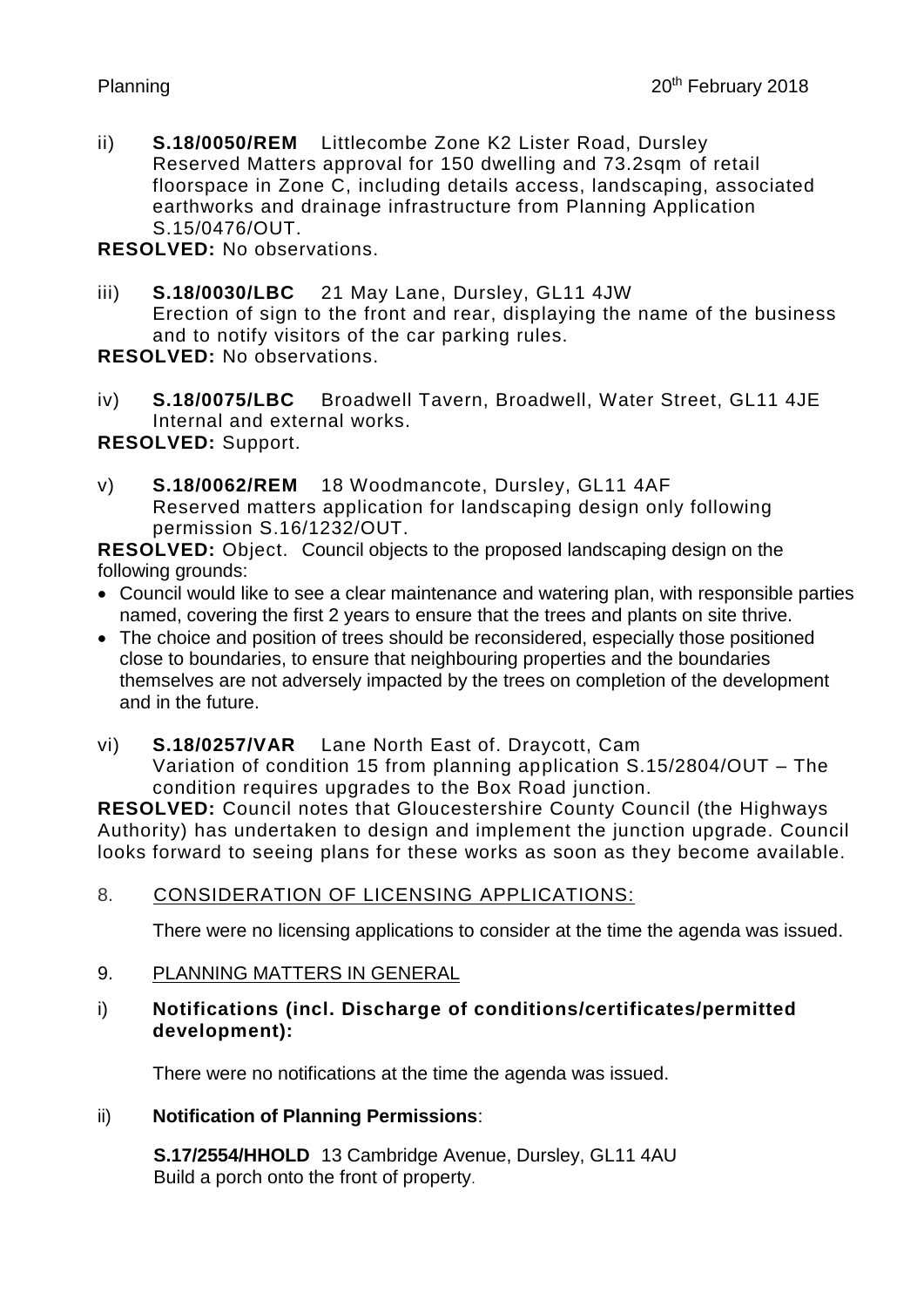**S.17/2253/FUL** Land Opposite 1 First Avenue Dursley Erection of two bed dwelling.

**S.17/2735/HHOLD** 6 Yellow Hundred Close, Dursley, GL11 5BA Proposed porch extension.

**S.17/2723/DISCON** Land At Littlecombe, Lister Road, Dursley Discharge of conditions 18 (Dust) and 31 (Construction method Statement) from permission of the application S.15/0476/OUT. (375744-198672).

**S.17/2623/DISCON** Land Adjacent The Hollies Care Home, Drake Lane, Dursley Discharge of conditions 3 (Contaminated Land), 4 (CEMP), 5 (Ecology), 6 (Drainage Strategy), 8 (Exeedable Flows) and 9 (Construction Method Statement) from Full Planning Application S.17/1050/FUL.

**S.17/2387/MINAM** Littlecombe Zone B, Lister Road, Dursley Minor amendment to application S.16/2605/FUL - To introduce glazed canopy over office entrance doors to each unit in all three buildings.

# iii) **Notification of Planning Refusals:**

**S.17/2568/FUL** Ferney Hill House, Ferney, Dursley Erection of dwelling.

# iv) **Planning Appeals:**

**S.17/1809/FUL** Mobile Home at Ganzell Farm, Ganzell Lane Permanent consent for the retention of an existing mobile home used as agricultural workers dwelling. APP/C1625/W/17/3189615 – Start Date: 12th January 2018.

It was noted that Council had submitted further objection comments and was invited to send a representative to the appeal hearing expected on 13th March, 10am onwards. It was agreed that a member of Council staff would attend on behalf of Council if possible.

**S.17/1569/HHOLD** 22A Woodmancote, Dursley, GL11 4AF Loft conversion and dormer window. APP/C1625/D/17/3188356 - Start Date: 15th January 2018.

It was noted that there was no opportunity to submit further comments.

### 10. FUTURE DURSLEY - NEIGHBOURHOOD DEVELOPMENT PLAN (NDP)

i) Councillor Creswick gave an update following the last Steering Group meeting on the 24<sup>th</sup> January 2018. It was noted that feedback from the latest round of consultation on the plan was being considered along with responses; the plan is nearing the final stages and would soon be passed to Stroud District Council for formal examination.